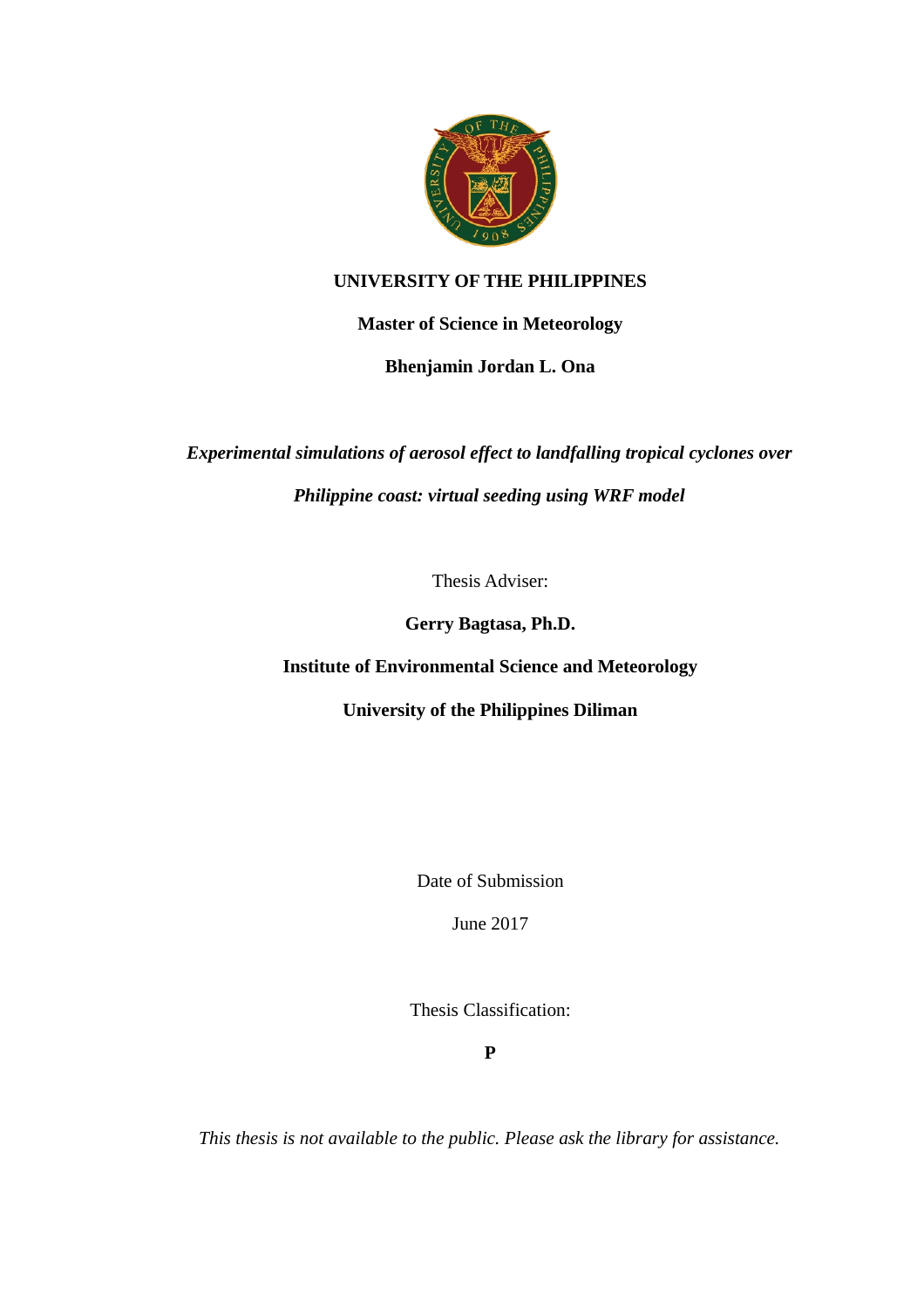## **EXPERIMENTAL SIMULATIONS OF AEROSOL EFFECT TO LANDFALLING TROPICAL CYCLONES OVER PHILIPPINE COAST: VIRTUAL SEEDING USING WRF MODEL**

Bhenjamin Jordan L. Ona Institute of Environmental Science and Meteorology University of the Philippines Diliman

Gerry Bagtasa, Ph.D. Thesis Adviser

## **ABSTRACT**

The influence of aerosols acting as cloud condensation nuclei (CCN) in the evolution of Typhoon Bopha (2012), Typhoon Hagupit (2014), and Typhoon Haima (2016) was investigated by conducting sensitivity experiments using Weather Research and Forecasting (WRF) model at cloud-resolved resolution with Thompson aerosol-aware microphysics module. This module can predict number concentration of cloud droplet  $(N_c)$ , CCN number concentration  $(N_{wfa})$ , and ice nuclei number contration ( $N_{\text{ifa}}$ ). There are initial  $N_{\text{wfa}}$  surface emissions for each model simulation per tropical cyclone (TC) with  $N_{wfa}$  maxima of 300 cm<sup>-3</sup>, 2000 cm<sup>-3</sup>, and 5000 cm<sup>-3</sup> at different mean particle radius varying from 0.01 μm and 0.16 μm. The simulated TCs at different aerosol scenario manifest distinctive development patterns. CCN efficiency of small- (0.01 μm mean radius) and large-sized (0.16 μm mean radius) was investigated through microphysical processes on TC dynamics. The study showed that an increased  $N_{wfa}$  in TC invigorates convection, intensified cloud updraft, and affect precipitation efficiency. Small-sized aerosol generated large number of smaller cloud droplets, supercooled water, and ice crytals than large-sized aerosol. The presence of large number of ice precipitation triggers strong updraft velocity in the peripheral bands and low-level cooling through melting and evaporation that weakens convergence towards the center of TC. However, large-sized aerosol is more potent